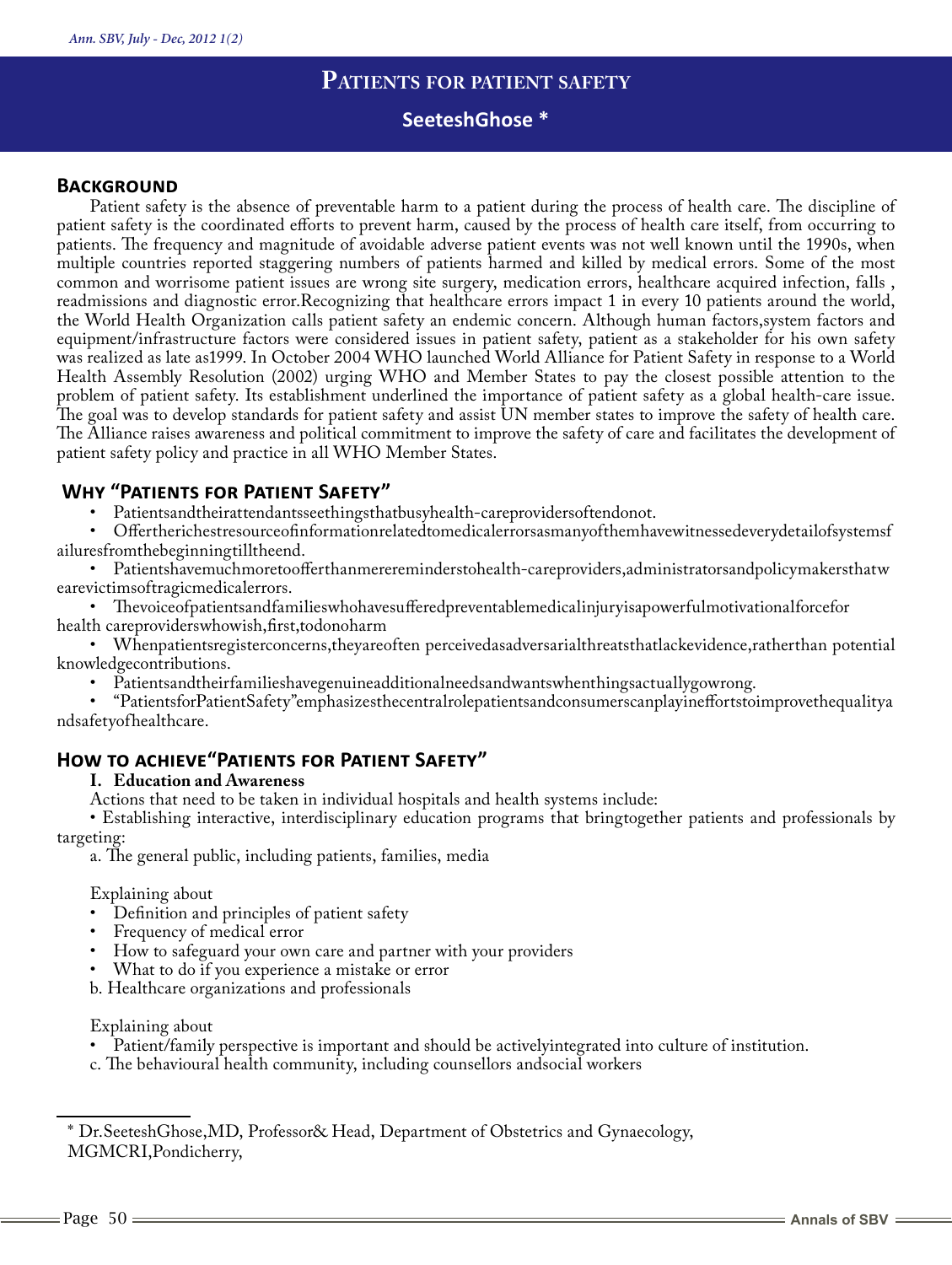### Explaining about

• Experience of medical error differs from other types of trauma —patients and families who experience harm due to a medical errormay need specific types of support and advocacy.

### **II. Building A Culture of Patient and Family-Centered Patient Safety**

Meaningful change cannot take place without a fundamental change inthe culture of patient safety. The following actions are aimed at buildingpartnerships with patients and families.

Actions that need to be taken by individual hospitals and organizations:

- • Teach and encourage effective communication skills for patients, theirfamilies and healthcare professionals
- Train and utilize patient representatives for patient safety advocacy inhospitals and health systems
- Implement Patient and Family Advisory Councils in each hospital andhealthcare organization
- Incorporate patient and family representation on Boards of Trustees
- Develop patient safety task forces and/or coalitions in each state

### **III. Research**

Suggested areas of internal and external research:

- • "Bridging the Gap": Effective methods for building relationships andcommunication between patients, caregivers, and providers.
- Disclosure Methods and their effects on patients and families.
- Short- and long-term effects of integrating patients and families into thehealthcare system.
- Review of current patient safety information and resources available forpatients and families, and their effectiveness.
- Post-traumatic stress specific to medical error.
- Team relationships (including patients and families)

#### **IV. Support Services**

There are three phases of medical error: preventing the error, preventingharm caused by the error, and mitigating the effects of a harmful error.

Support services are needed to address this last category.

A national resource center and information line

 A peer resource counselling program to connect patients who haveexperienced a medical error with trained individuals who have alreadybeen through the experience

National training programs

Individual organizations and local coalitions should provide:

Support groups

Disclosure and communications programs

A long-term goal in this area is:Emergency line

# **Organizations associated with "Patients for Patient Safety"**

 Governmental organizations: - WHO [World Alliance for Patient Safety, Patients for Patient Safety (PfPS)], Aus and NZ [Therapeutic Goods Administration and Adverse Drug Reactions Advisory Committee, Australian Commission on Safety and Quality in Health Care, New Zealand Health Quality & Safety Commission],UK[National Patient Safety Agency, National Institute for Health and Clinical Excellence],USA[ Composition, Agency for Healthcare Research and Quality, Food and DrugAdministration].

 Independent organizations:-Aus (Australian Patient Safety Foundation), Canada (Canadian Patient Safety Institute, Institute for Safe Medication Practices Canada)

Germany(German Agency for Quality in Medicine, German Coalition for Patient Safety),UK (The Health Foundation),USA (American Society of Medication Safety Officers, National Quality ForumLeapfrog, Joint Commission on Accreditation of Healthcare Organizations , Pittsburgh Regional Health Initiative, National Patient Safety Foundation, United States Pharmacopeia, Institute for Safe Medication Practices ,Safe Care Campaign, TMIT, ECRI Institute, Institute for Safety in Office-Based Surgery,Clarity Group, Inc.)